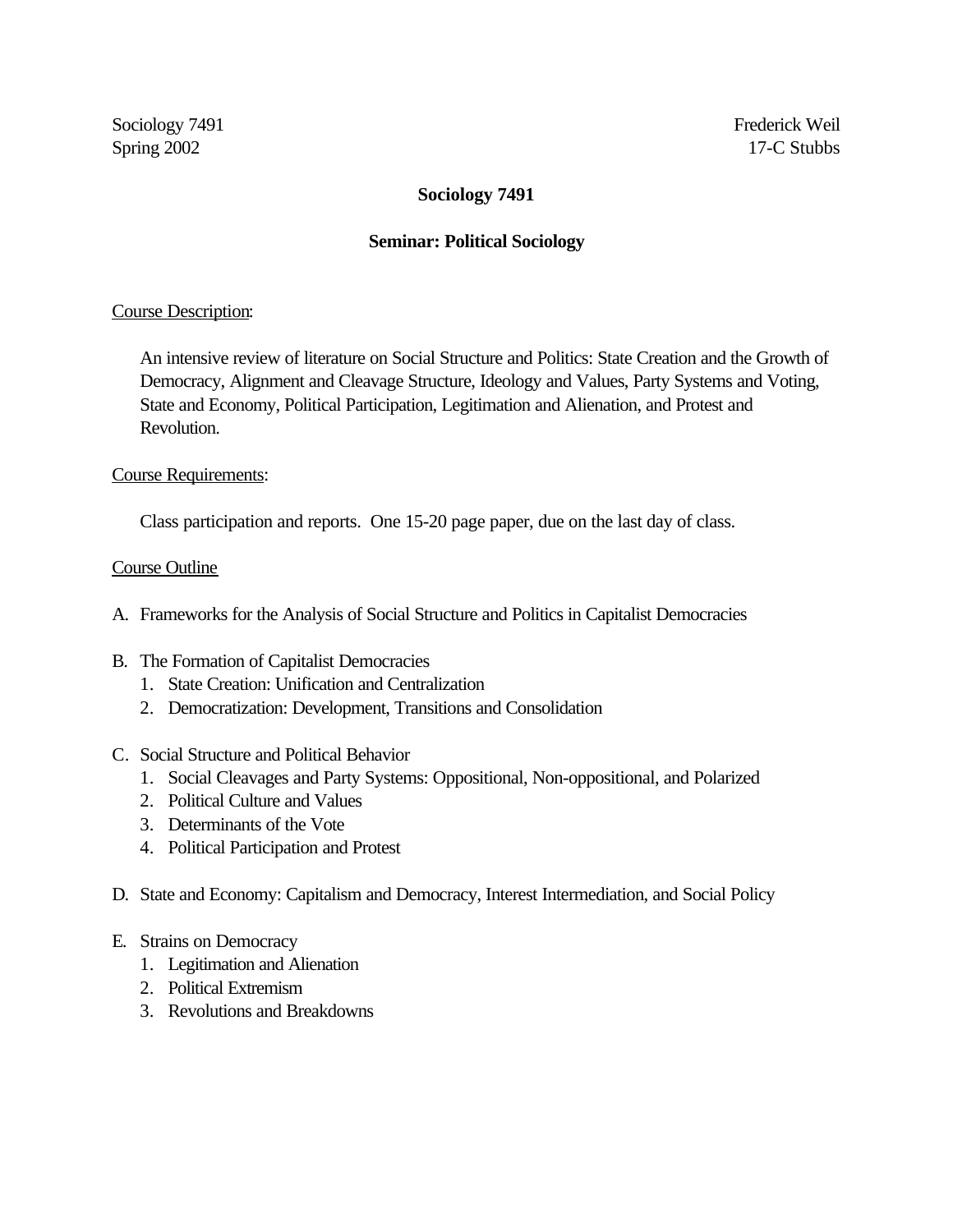# **Sociology 7491**

## **Seminar: Political Sociology**

# **Reading List**

WEEK 1. Frameworks for the Analysis of Social Structure and Politics in Capitalist Democracies

Frederick Weil, "Political Culture, Political Structure and Democracy: The Case of Legitimation and Opposition Structure." Research on Democracy and Society, Vol. 2, Political Culture and Political Structure: Theoretical and Empirical Studies.

Joseph Schumpeter, Capitalism, Socialism and Democracy, Part IV, "Socialism and Democracy."

Robert Dahl, Polyarchy: Participation and Opposition, chs. 1, 3-5, 7-11; skim ch. 6.

Etzioni-Halevy, Eva, ed. 1997. Classes and Elites in Democracy and Democratization: A Collection of Readings. Garland Reference Library of Social Science. New York: Garland Publishing, Inc. Part III.

Schmitter, Philippe C., and Terry Lynn Karl. 1991. "What Democracy Is..And Is Not." Journal of Democracy 2(2):75-88.

*Plus one of the following:*

Robert R. Alford and Roger Friedland, Powers of Theory: Capitalism, the State, and Democracy, ch. 3, 4, 11, 15.

Carole Pateman, Participation and Democratic Theory, ch. 1-2.

Robert Dahl, Democracy and Its Critics, chs. 8, 15, 17-19; skim chs. 9, 14, 16, 20, 21.

*Suggested:*

Breton, Albert, Albert Galeotti, Pierre Salmon, and Ronald Wintrobe, eds. 1997. Understanding Democracy: Economic and Political Perspectives. Cambridge: Cambridge University Press.

Tilly, Charles. 1997. Roads From Past to Future. Lanham: Rowman & Littlefield Publishers, Inc. Ch. 8.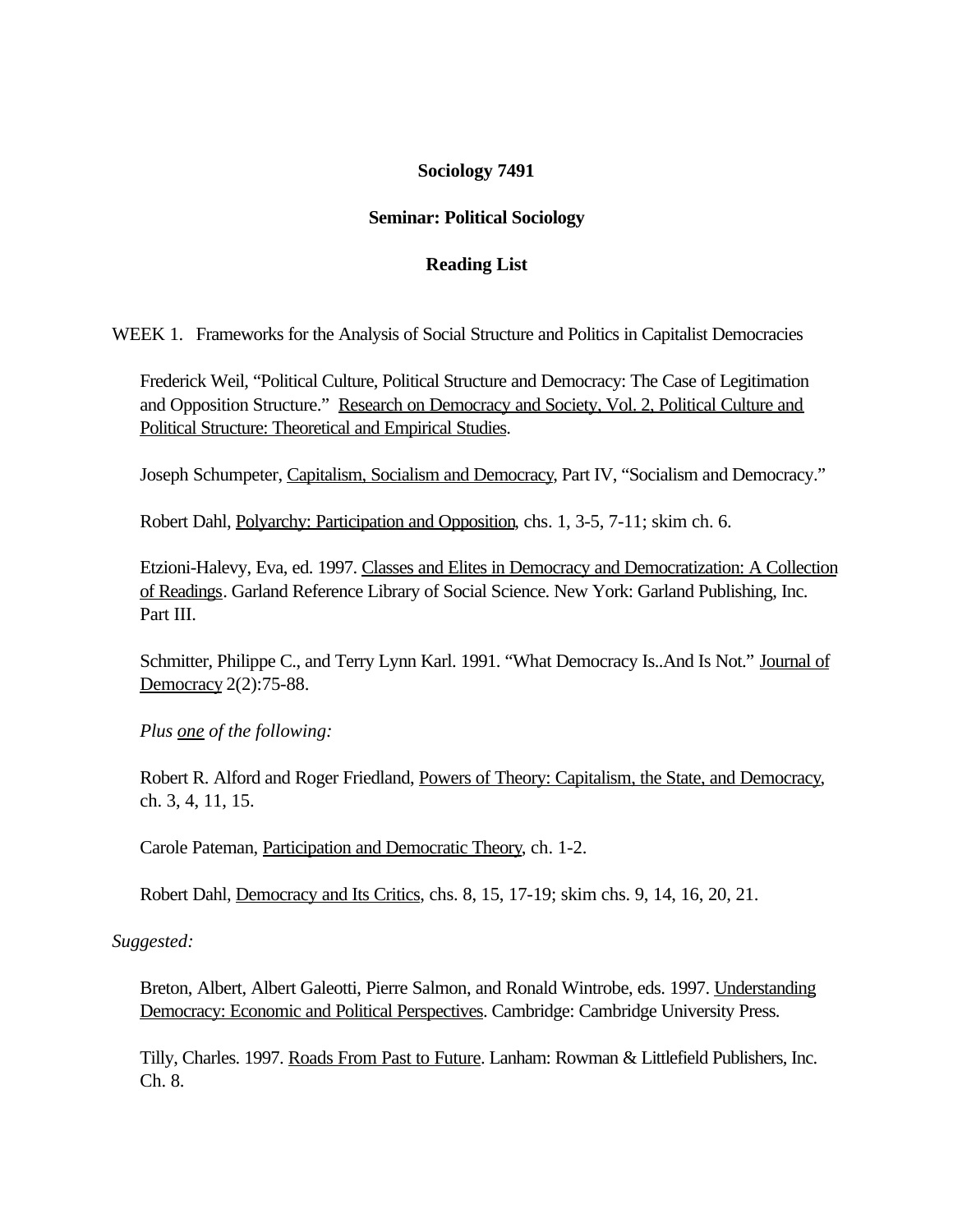WEEK 2. State Creation: Unification and Centralization

Tilly, Charles. 1997. Roads From Past to Future. Lanham: Rowman & Littlefield Publishers, Inc. Ch. 7.

Raymond Grew, ed., Crises of Political Development in Europe and the United States, ch. 1, 2, 5, 9; skim one from ch. 6-8.

Samuel Huntington, Political Order in Changing Societies, ch. 2.

Reinhart Bendix, Nation-Building and Citizenship, ch. 2-3, 8.

Brian Downing, The Military Revolution and Political Change, ch. 1-3, 10.

*Suggested:*

T. H. Marshall, "Citizenship and Social Class," ch. 4 of Class, Citizenship and Social Development.

Morris Janowitz, "Observations on the sociology of citizenship: obligations and rights." Social Forces 59, 1 (1980): 1-24.

Gregory Luebbert, Liberalism, Fascism, or Social Democracy: Social Classes and the Political Origins of Regimes in Interwar Europe, ch. 1, 9.

Luebbert, Gregory M. 1987. "Social Foundations of Political Order in Interwar Europe." World Politics 39:449-78.

Charles Tilly, ed., The Formation of Nation States in Western Europe, ch. 1, 8, 9.

Alford and Friedland, pp. 185-92, 254-59 (a summary of Tilly's theories).

Michael Mann. States, War and Capitalism (1988), and The Sources of Social Power (1986).

WEEK 3. Democratization I: Development

Barrington Moore, Social Origins of Dictatorship and Democracy, ch. 7-8.

Dietrich Rueschemeyer, Evelyne Huber Stephens, and John D. Stephens, Capitalist Development and Democracy, ch. 1-4, 7.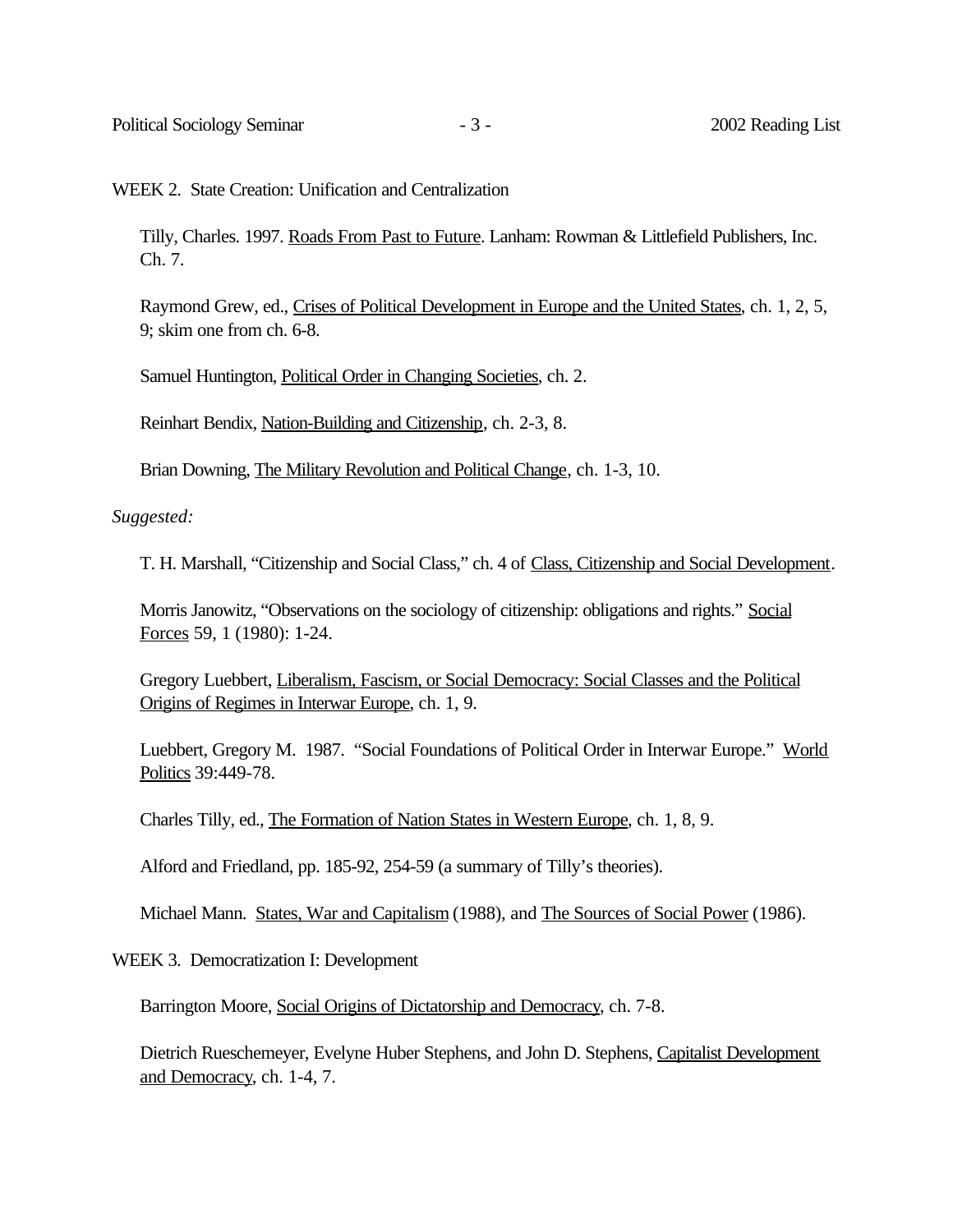Lipset, Seymour Martin. 1994. "The Social Requisites of Democracy Revisited." American Sociological Review 59:1-22.

Therborn, Göran. 1977. "The Rule of Capital and the Rise of Democracy." New Left Review 103:3-41.

Przeworski, Adam, and Fernando Limongi. 1997. "Democracy and Development." Pages 163-94 in Democracy's Victory and Crisis. Ed. Axel Hadenius. Cambridge: Cambridge University Press.

Londregan, John B. and Keith T. Poole. 1996. "Does High Income Promote Democracy?" *World Politics* 49:1-30.

Barro, Robert J. 1999. "Determinants of Democracy." *Journal of Political Economy* 107(6/2):S158-83.

*Suggested:*

Lipset, Seymour Martin, Kyoung-Ryung Seong, and John Charles Torres. 1993. "A Comparative Analysis of the Social Requisites of Democracy." International Social Science Review, Spring.

Diamond, Larry. 1992. "Economic Development and Democracy Reconsidered." American Behavioral Scientist 35(4/5):442-49.

G. Bingham Powell, Contemporary Democracies: Participation, Stability and Violence, ch. 1-3, 5, 6, 9, 10 (esp. chapter summaries).

Stephens, John D. 1989. "Democratic Transition and Breakdown in Western Europe, 1870-1939: A Test of the Moore Thesis." American Journal of Sociology 94:1019-1077.

Przeworski, Adam. 1995. Sustainable Democracy. New York: Cambridge University Press.

Remmer, Karen L. 1995. "New Theoretical Perspectives on Democratization." Comparative Politics 28(1) October: 103-22.

Eckstein, Harry. 1996. Lessons for the "Third Wave" from the First: An Essay on Democratization. Research Monograph. University of California, Irvine: Center for the Study of Democracy.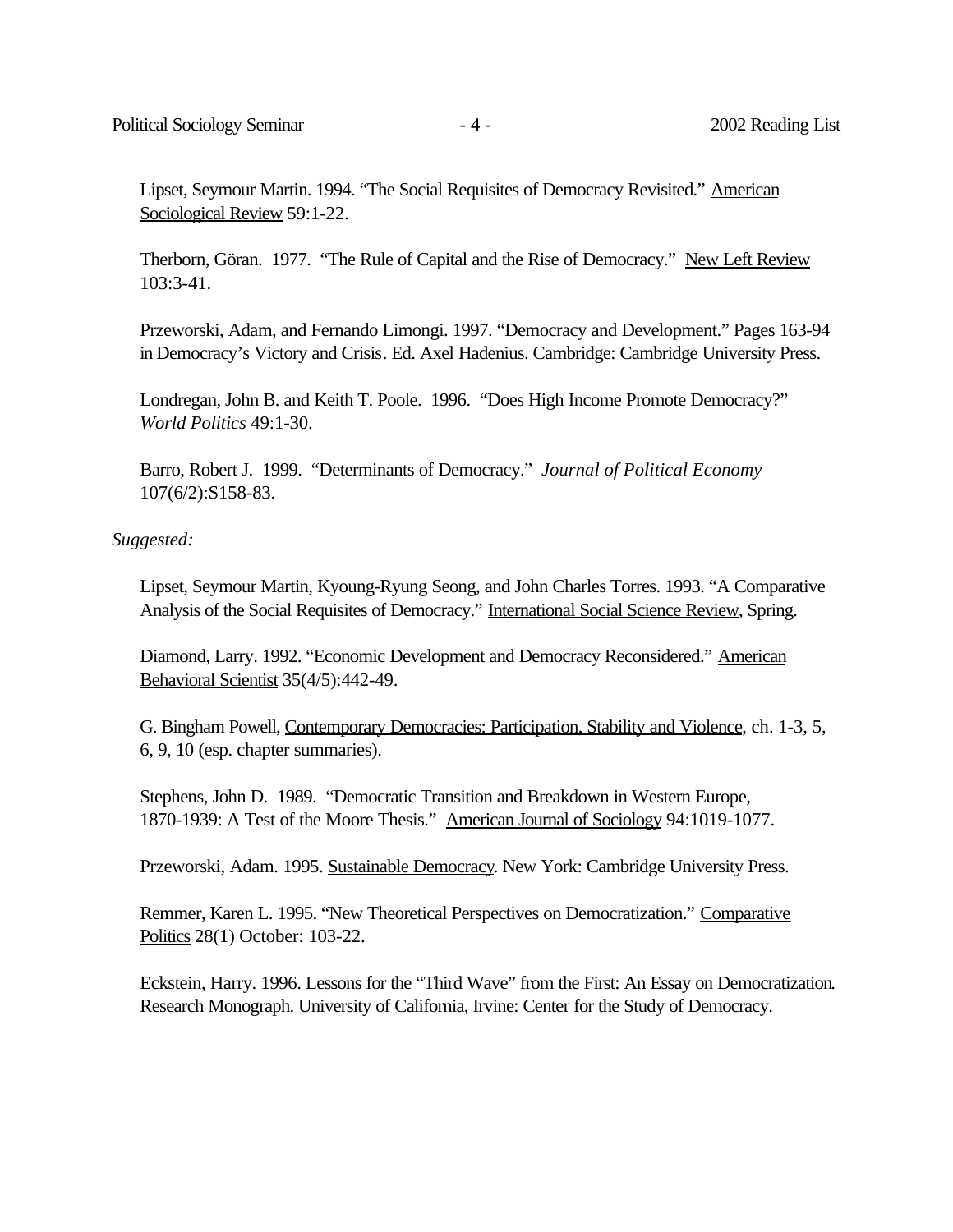#### WEEK 4. Democratization II: Transitions

Herbert Kitschelt. 1992. "Political Regime Change: Structure and Process-Driven Explanations?" American Political Science Review 86:1028-1034.

Huntington, Samuel P. 1991. "Democracy's Third Wave." Journal of Democracy 2(2):12-34.

Guillermo O'Donnell, Philippe C. Schmitter, and Laurence Whitehead, eds., Transitions from Authoritarian Rule, "Tentative Conclusions about Uncertain Democracies" (all), "Comparative Perspectives" ch. 1-3 "Southern Europe" ch. 4.

Karl, Terry Lynn. and Philippe C. Schmitter. 1991. "Modes of Transition in Latin America, Southern and Eastern Europe." International Social Science Journal 128:269-84.

Adam Przeworski, Democracy and the Market: Political and Economic Reforms in Eastern Europe and Latin America, ch. 1, 2, 4.

Offe, Claus. 1997. Varieties of Transition: The East European and East German Experience. Cambridge: MIT. Chs. 3-4.

#### *Suggested:*

Samuel Huntington, Democracy: The Third Wave, selections.

Linz, Juan J and Alfred Stepan. 1989. "Political Crafting of Democratic Consolidation or Destruction: European and South American Comparisons." Pp. 41-61 in Democracy in the Americas: Stopping the Pendulum, edited by Robert A. Pastor.

Larry Diamond, Juan Linz, and Seymour Martin Lipset. 1989. Democracy in Developing Countries. Boulder, CO: Lynne Rienner.

Diamond, Larry. 1997. "Promoting Democracy in the 1990's: Actors, Instruments, and Issues." Pages 311-70 in Democracy's Victory and Crisis. Ed. Axel Hadenius. Cambridge: Cambridge University Press.

Giuseppe Di Palma, To Craft Democracies, selections.

Burton, Michael G. and John Higley. 1987. "Elite Settlements." American Sociological Review 52, 3:295-307.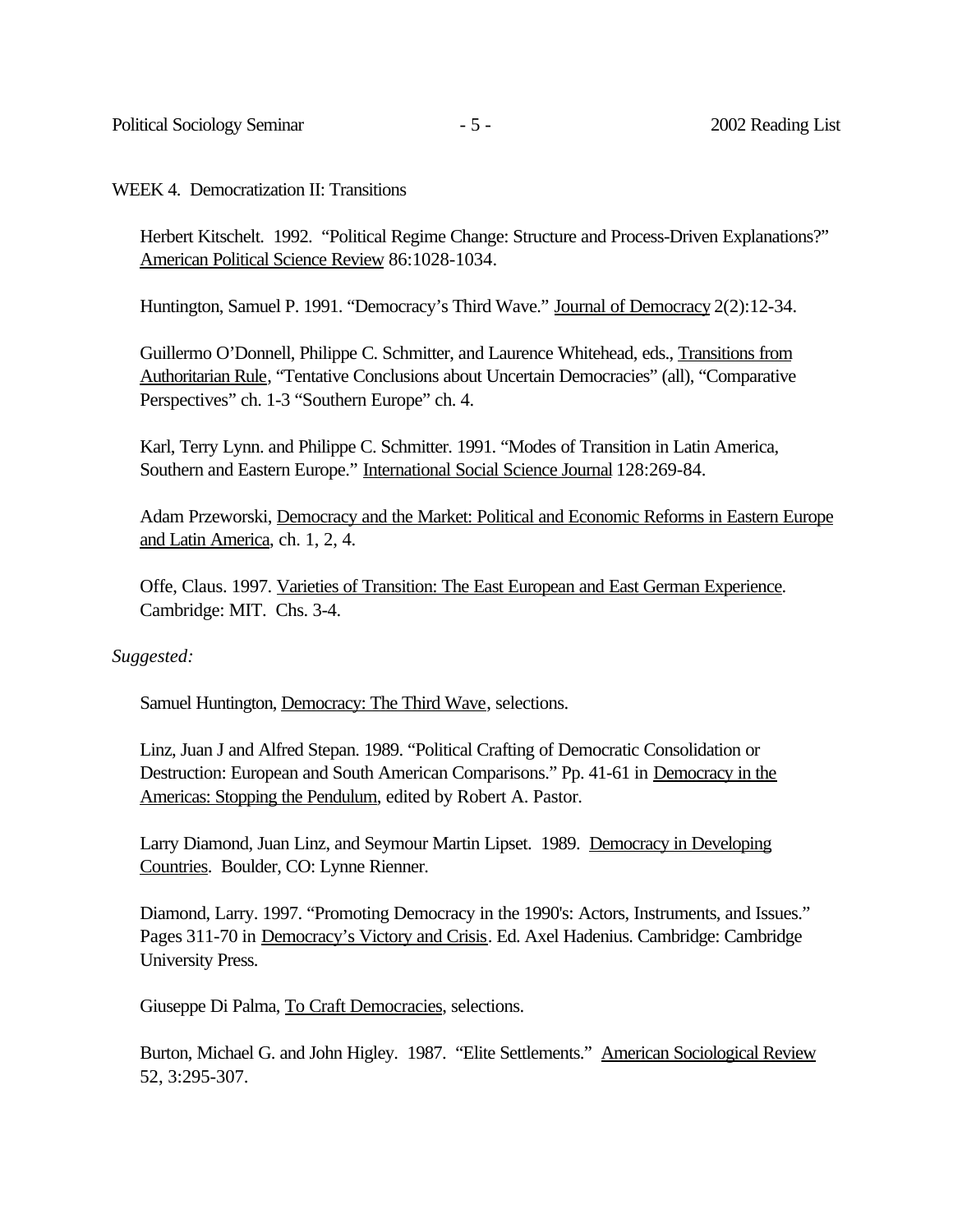Share, Donald. 1987. "Transitions to Democracy and Transition Through Transaction." Comparative Political Studies 19, 4:525-548.

Mainwaring, Scott. 1992. "Transition to Democracy and Democratic Consolidation: Theoretical and Comparative Issues." Pp. 294-342 in Issues in Democratic Consolidation: The New South American Democracies in Comparative Perspective, edited by Scott Mainwaring, Guillermo O'Donnell and J. Samuel Valenzuela. University of Notre Dame Press.

WEEK 5. Democratization III: Problems of Consolidation and Maintenance

Linz, Juan J., and Alfred Stepan. 1996. "Toward Consolidated Democracies." Journal of Democracy 7(2):14-33; Problems of Democratic Transition and Consolidation: Southern Europe, South America, and Post-Communist Europe, Baltimore: Johns Hopkins University Press (1996), chs. 1-5, 9, 14, 21, plus skim country chapters of interest.

Pravda, Alex and Jan Zielonka, eds. 2001. *Democratic Consolidation in Eastern Europe. Volume 1: Institutional Engineering*; *Volume 2: International and Transnational Factors*. New York: Oxford University Press.

Dawisha, Karen, and Bruce Parrott, eds. 1997. Democratization and Authoritarianism in Postcommunist Societies. Cambridge: Cambridge University Press. - Vol. 1, The Consolidation of Democracy in East-Central Europe, Vol. 2, Politics, Power, and The Struggle For Democracy In South-East Europe, Vol. 3, Democratic Changes and Authoritarian Reactions in Russia, Ukraine, Belarus, and Moldova. Chs. 1-2 in any of the volumes (they are the same), plus skim country chapters of interest.

Schmitter, Philippe C. 1994. "Dangers and Dilemmas of Democracy." Journal of Democracy 5(2): 57-74.

------. 1994. "The Proto-Science of Consolidology: Can It Improve the Outcome of Contemporary Efforts at Democratization?" Politikon 21(2) December: 15-27.

O'Donnell, Guillermo. 1994. "Delegative Democracy." Journal of Democracy 5(1):55-69.

Linz, Juan J. 1997. "Some Thoughts on The Victory and Future of Democracy." Pages 404-26 in Democracy's Victory and Crisis. Ed. Axel Hadenius. Cambridge: Cambridge University Press.

Frederick D. Weil. "Diffusion, Nostalgia, and Performance: Democratic Legitimation in Unified Germany." Draft.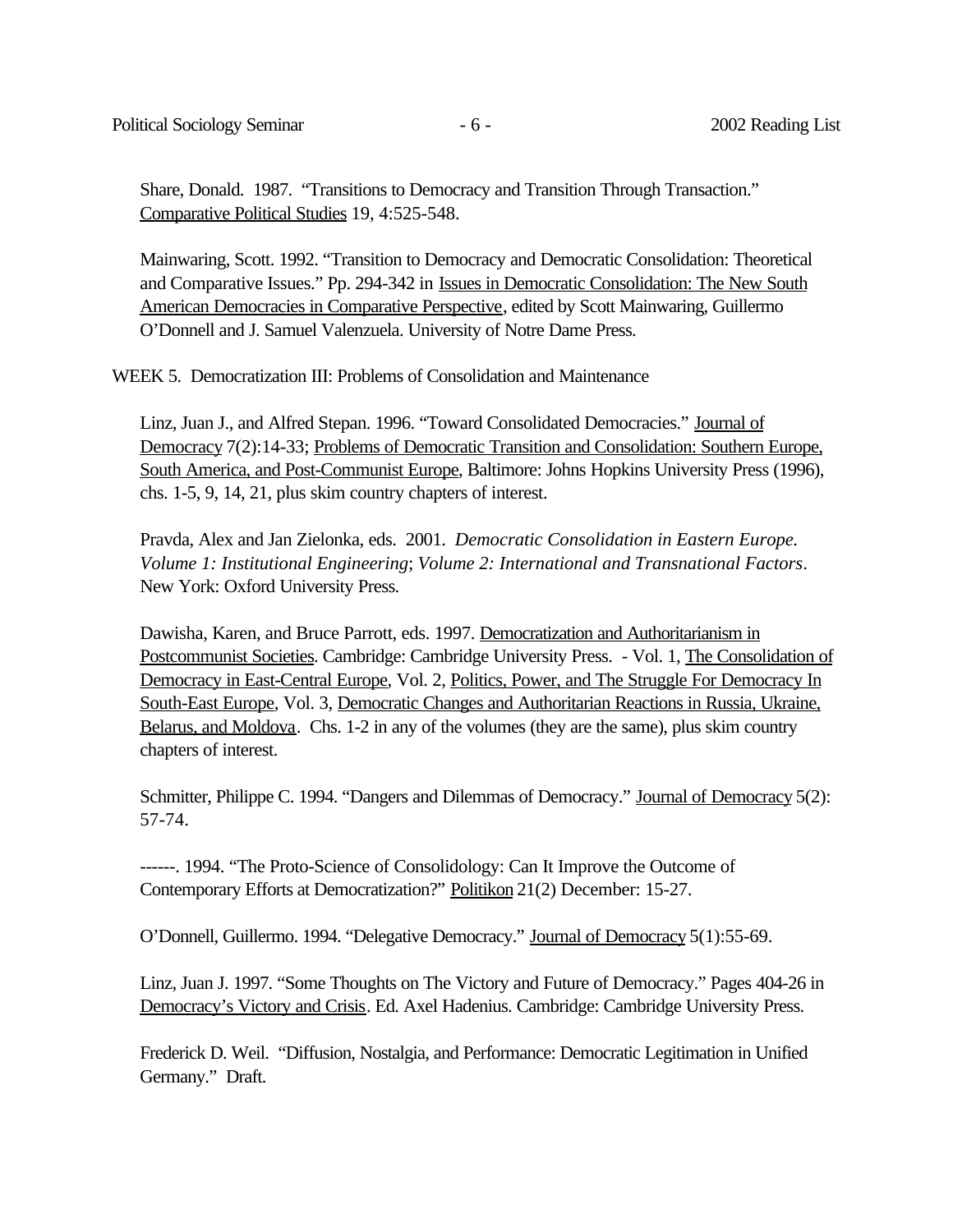## *Suggested:*

Higley, John and Richard Gunther. 1992. Elites and Democratic Consolidation in Latin America and Southern Europe, ch. 1, 12.

Huntington, Samuel P. 1996. "Democracy for the Long Haul." Journal of Democracy 7(2): 3-13.

WEEK 6. Social Cleavages and Party Systems: Oppositional, Non-oppositional, Polarized

Seymour Martin Lipset, Conflict and Consensus, ch. 4 (skim sections on Parsons' theories), 6.

Arend Lijphart, Democracy in Plural Societies, ch. 1-4; Democracies: Patterns of Majoritarian and Consensus Government in Twenty-One Countries, ch. 1-3, 6-9, 13.

Lijphart, Arend. 1997. "Back to Democratic Basics: Who Really Practices Majority Rule?" Pages 143-62 in Democracy's Victory and Crisis. Ed. Axel Hadenius. Cambridge: Cambridge University Press.

Hans Daalder and Peter Mair, eds., Western European Party Systems, ch. 2, 3.

Giovanni Sartori, Parties and Party Systems, ch. 6.

Sani, Giacomo and Giovanni Sartori. 1983. "Polarization, Fragmentation and Competition in Western Democracies," ch. 11 in Hans Daalder and Peter Mair, eds., Western European Party Systems.

#### *Suggested:*

Robert Dahl, Dilemmas of Pluralist Democracy, ch. 3, 4, 7; skim ch. 8.

Laver, Michael, and Norman Schofield. 1990. Multiparty Government. The Politics of Coalition in Europe. New York: Oxford University Press.

Lijphart, Arend. 1994. Electoral Systems and Party Systems: A Study of Twenty-Seven Democracies, 1945-1990. Comparative European Politics. Oxford: Oxford University Press.

WEEK 7. Political Culture and Values

Steven Brint, "Sociological Analysis of Political Culture," pp. 3-44 in Frederick Weil, ed., Research on Democracy and Society, Vol. 2, Political Culture and Political Structure: Theoretical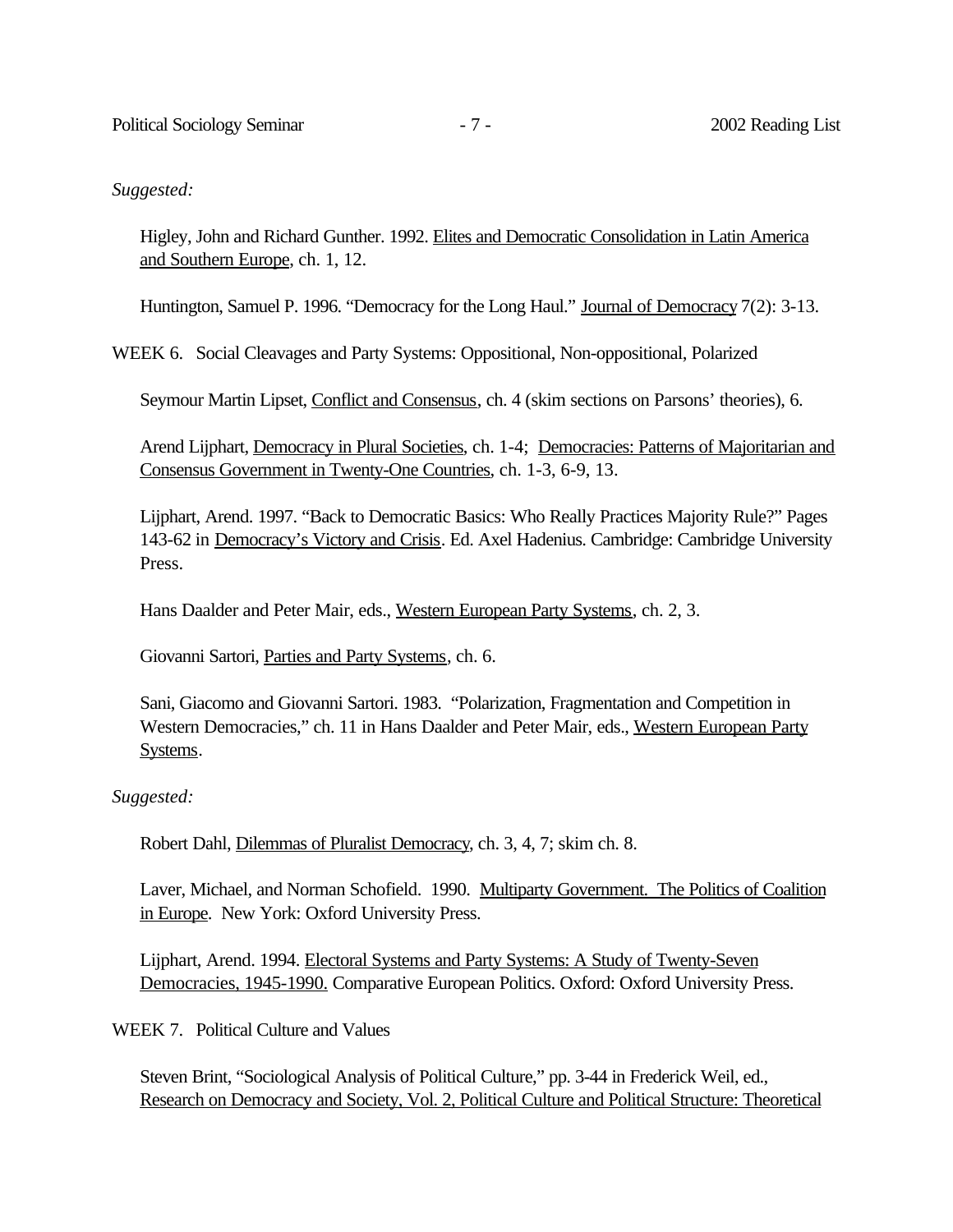## and Empirical Studies.

Gabriel Almond and Sidney Verba, The Civic Culture, ch. 14 (skim character sketches); The Civic Culture Revisited, skim ch. 1; read one from ch. 5-8.

Ronald Inglehart, The Silent Revolution, ch. 2-4; "The Renaissance of Political Culture," American Political Science Review 82:1203-1231 (1988), and Culture Shift in Advanced Industrial Societies (1990), selections; Modernization and Postmodernization: Cultural, Economic, and Political Change in 43 Societies (1997), selections.

Abramson, Paul R., and Ronald Inglehart. 1995. Value Change in Global Perspective. Ann Arbor: University of Michigan Press, selections.

Kaase, Max. 1994. "Political Culture as a Basis for a Democratic Political System." In Political Culture and Political Structure: Theoretical and Empirical Studies. Volume 2 of Research on Democracy and Society. Ed. Frederick D. Weil. Greenwich, CT: JAI Press.

Diamond, Larry. 1994. "Political Culture and Democracy." Pp. 1-33 in *Political Culture and Democracy in Developing Countries*. Boulder, Colorado: Lynne Rienner Publishers.

Putnam, Robert D. 2000. *Bowling Alone: The Collapse and Revival of American Community*. New York: Simon & Schuster.

Knack, Stephen and Philip Keefer. 1997. "Does Social Capital Have an Economic Payoff? A Cross-Country Investigation." *Quarterly Journal of Economics* 112(4):1251-88.

#### *Suggested:*

Frederick Weil, "The Variable Effects of Education on Liberal Attitudes: A Comparative-Historical Analysis of Anti-Semitism using Public Opinion Survey Data." American Sociological Review 50, 4:458-474 (1985). And "Cohorts, Regimes, and the Legitimation of Democracy: West Germany since 1945." American Sociological Review 52, 3:308-24.

Lucian Pye and Sidney Verba, eds., Political Culture and Political Development, ch. 1, 3, 4, 8.

Alan Marsh, Protest and Political Consciousness.

Miller, William L., Annis May Timpson, and Michael Lessnoff. 1996. Political Culture in Contemporary Britain: People and Politicians, Principles and Practice. Oxford: Clarendon Press.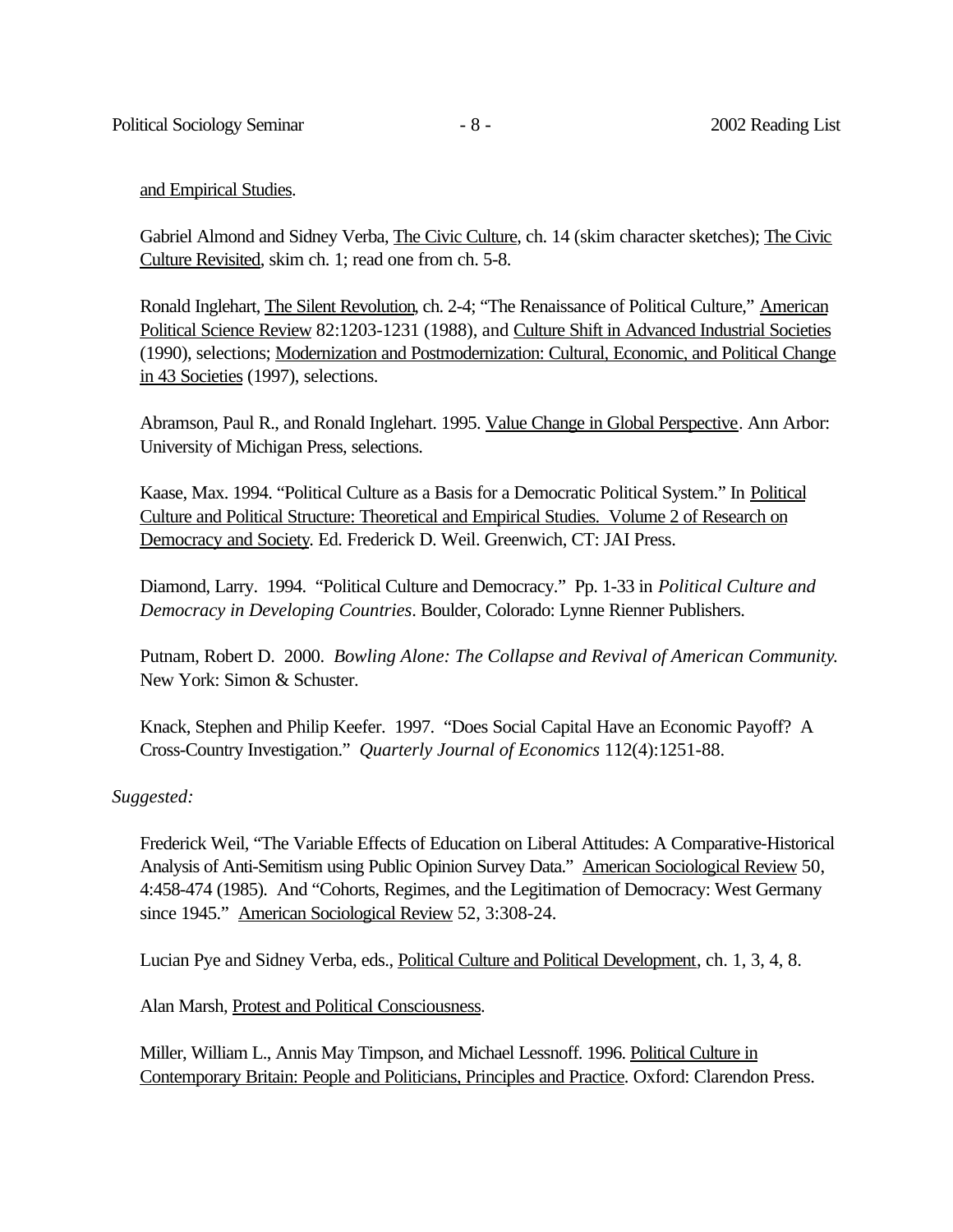Brian Berry, Sociologists, Economists and Democracy.

Walzer, Michael. 1997. On Toleration. New Haven: Yale University Press.

Wildavsky, Aaron. 1994. "Cultural Pluralism Can Both Strengthen and Weaken Democracy." In Political Culture and Political Structure: Theoretical and Empirical Studies. Volume 2 of Research on Democracy and Society. Ed. Frederick D. Weil. Greenwich, CT: JAI Press.

WEEK 8. Determinants of the Vote

Clark, Terry Nichols and Seymour Martin Lipset, eds. 2001. *The Breakdown of Class Politics*. Baltimore: Johns Hopkins University Press.

Evans, Geoffrey, ed. 1999. *The End of Class Politics? Class Voting in Comparative Context*. New York: Oxford University Press.

Dalton, Russell J. and Martin P. Wattenberg, eds. 2001. *Parties Without Partisans. Political Change in Advanced Industrial Democracies*. New York: Oxford University Press.

Gunther, Richard, Juan J. Linz, and José Ramón Montero, eds. 2002. *Political Parties: Old Concepts and New Challenges*. New York: Oxford University Press.

Miller, Warren E. and J. Merrill Shanks. 1996. *The New American Voter*. Cambridge, MA: Harvard University Press.

Niemi, Richard G., and Herbert F. Weisberg. 1993. Controversies in Voting Behavior. Third Edition. Washington, D.C.: Congressional Quarterly Inc. Selections.

## *Suggested*:

Franklin, Mary N., Thomas T. Mackie, and Henry Valen. 1992. Electoral Change: Responses to Evolving Social and Attitudinal Structure in Western Countries, ch. 1, 20.

Schmitt, Hermann, and Sören Holmberg. 1995. "Political Parties in Decline?" Pages 95-133 in Citizens and the State. Ed. Hans-Dieter Klingemann and Dieter Fuchs. New York: Oxford University Press.

Janos, Andrew C. 1994. "Continuity and Change in Eastern Europe: Strategies of Post-Communist Politics." East European Politics and Societies 8(1): 1-31.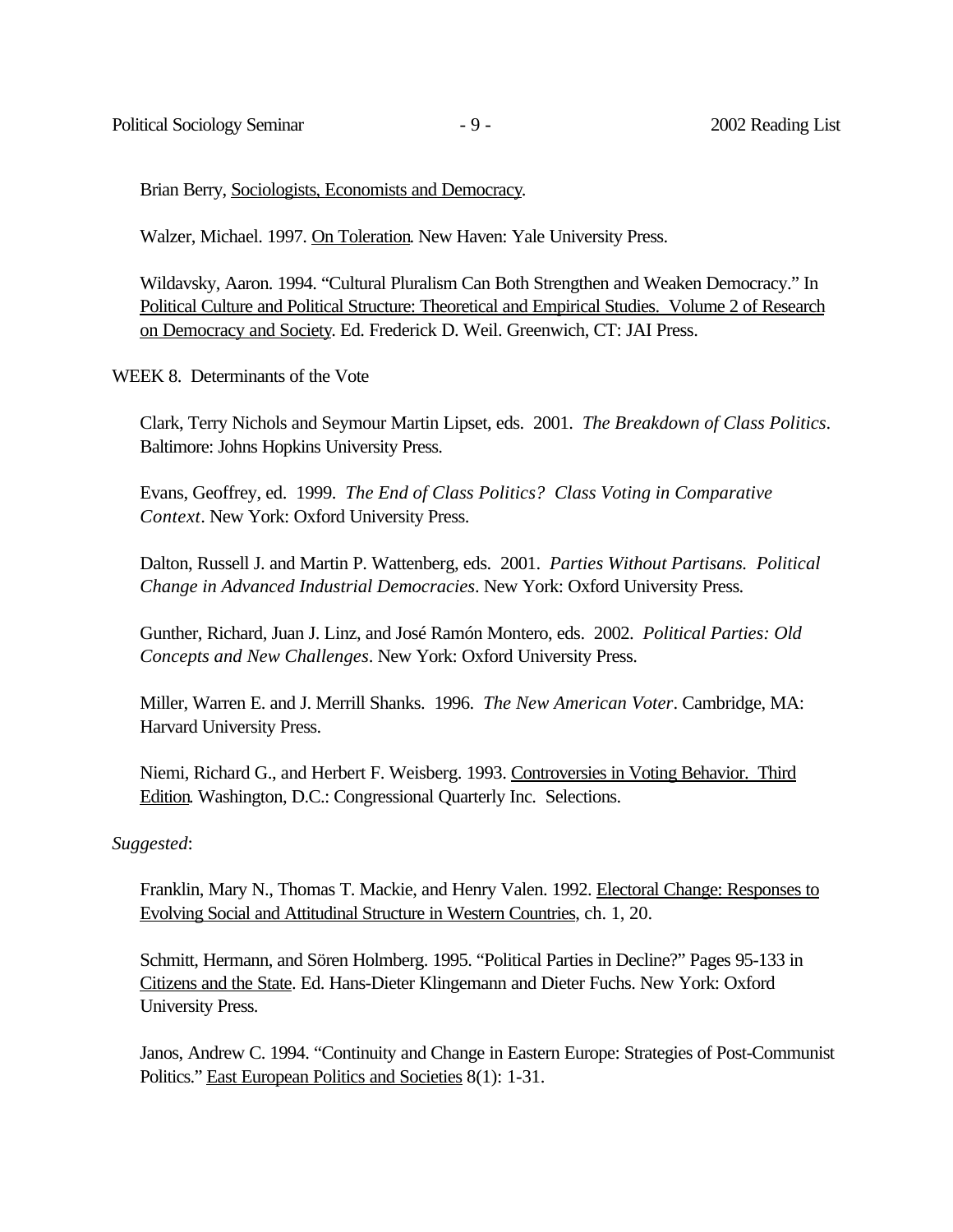Kaase, Max, and Hans Dieter Klingemann. 1994. "The Cumbersome Way to Partisan Orientations in a 'New' Democracy: The Case of the Former GDR." Pages 123-55 in Elections at Home an Abroad. Ed. Kent M. Jennings and T. E. Mann. Ann Arbor: University of Michigan Press.

Kitschelt, Herbert. 1995. "Formation of Party Cleavages in Post-Communist Democracies: Theoretical Propositions." Party Politics 1(4): 447-72.

King, Anthony, ed. 1998. New Labour Triumphs: Britain at the Polls. Chatham: Chatham House Publishers, Inc.

Boy, Daniel, and Nonna Mayer, eds. 1993. The French Voter Decides. Trans. Cynthia Schoch. Ann Arbor: University of Michigan Press.

Dalton, Russell J., ed. 1996. Germans Divided: The 1994 Bundestag Elections and the Evolution of the German Party System. Oxford: Berg Publishers.

Dalton, Russell J., ed. 1993. The New Germany Votes: Unification and the Creation of a New German Party System. Providence: Berg.

Firebaugh, Glenn, and Kevin Chen. 1995. "Vote Turnout of Nineteenth Amendment Women: The Enduring Effect of Disenfranchisement." American Journal of Sociology 100 January: 972-96.

WEEK 9. Political Participation and Protest

Sidney Verba and Norman Nie, Participation in America, "Part" summaries, pp. 116-21, 263-64, 332-33, ch. 20.

Sidney Verba, et al., Participation and Political Equality, ch. 1, 14.

Verba, Sidney, Kay Lehman Schlozman, and Henry E. Brady. 1995. Voice and Equality: Civic Voluntarism in American Politics. Cambridge, Massachusetts: Harvard University Press. Chs. 1-3, 16-17; skim other chapters of interest.

Samuel Barnes, Max Kaase, et al., Political Action, ch. 4-6, 12.

M. Kent Jennings and Jan W. van Deth, et al. 1990. Continuities in Political Action, ch. 1-3, 11.

Lawrence Bobo and Franklin D. Gilliam, Jr. 1990. "Race, Sociopolitical Participation, and Black Empowerment." American Political Science Review 84:377-394.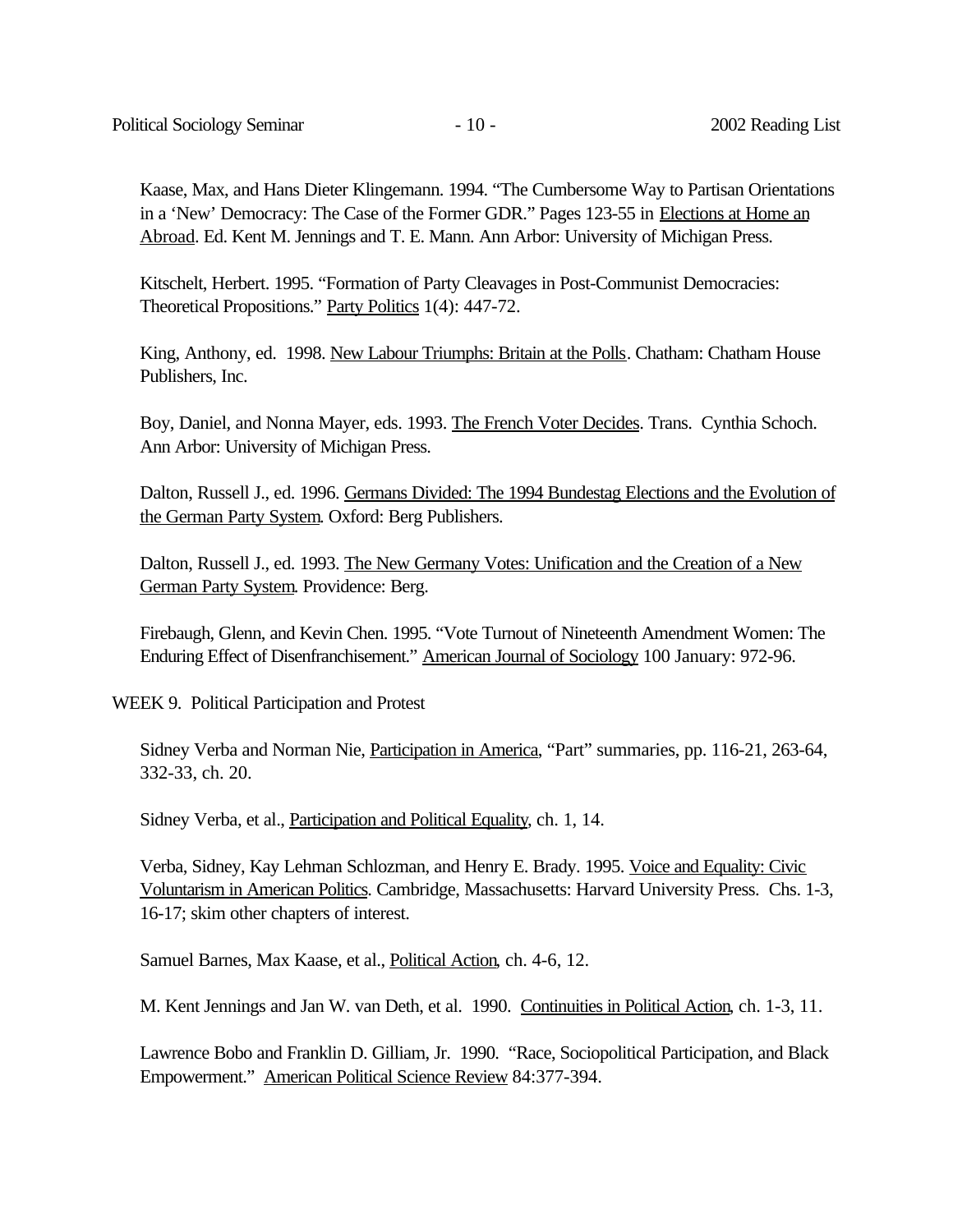McAdam, Doug, John D. McCarthy, and Mayer N. Zald, eds. 1996. Comparative Perspectives on Social Movements: Political Opportunities, Mobilizing Structures, and Cultural Framings. Cambridge Studies in Comparative Politics. New York: Cambridge University Press. Intro, chs. 1, 2, 4, 6, 8, 11, 12.

Roller, Edeltraud, and Bernhard Wessels. 1996. "Contexts of Political Protest in Western Democracies: Political Organization and Modernity." In Extremism, Protest, Social Movements, and Democracy. Volume 3 of Research on Democracy and Society. Ed. Frederick D. Weil. Greenwich, CT: JAI Press.

#### *Suggested:*

Jenkins, J. Craig, and Bert Klandermans. 1995. The Politics Of Social Protest: Comparative Perspectives On States and Social Movements. Social Movements, Protest, and Contention. Minneapolis: University of Minnesota Press. Chs. 1, 2, 5-7, 11.

Johnston, Hank, and Bert Klandermans, eds. 1995. Vol. 4, Social Movements and Culture. Social Movements, Protest, and Contention. Minneapolis: University of Minnesota Press. Chs. 2, 5.

Flanigan, William H., and Nancy H. Zingale. 1994. Political Behavior of the American Electorate. Eighth Edition. Washington, DC: Congressional Quarterly Press.

WEEK 10. State and Economy: Capitalism and Democracy, Interest Intermediation, and Social **Policy** 

Philippe Schmitter and Gerhard Lehmbruch, eds., Trends Toward Corporatist Intermediation, ch. 1-3, 5, 6, 8, 10.

Philippe Schmitter, "Interest Intermediation and Regime Governability in Western Europe and North America," pp. 287-330 in Suzanne Berger, ed., Organizing Interests in Western Europe.

Crepaz, Markus M.L. 1996. "Consensus Versus Majoritarian Democracy: Political Institutions and Their Impact on Macroeconomic Performance and Industrial Disputes." Comparative Political Studies 29 February: 4-26.

Crepaz, Markus M.L., and Arend Lijphart. 1995. "Linking and Integrating Corporatism and Consensus Democracy: Theory, Concepts and Evidence." British Journal of Political Science 25 April: 281-8.

Hage, Jerald, and J. Rogers Hollingsworth. 1997. "Normative Modes and Institutional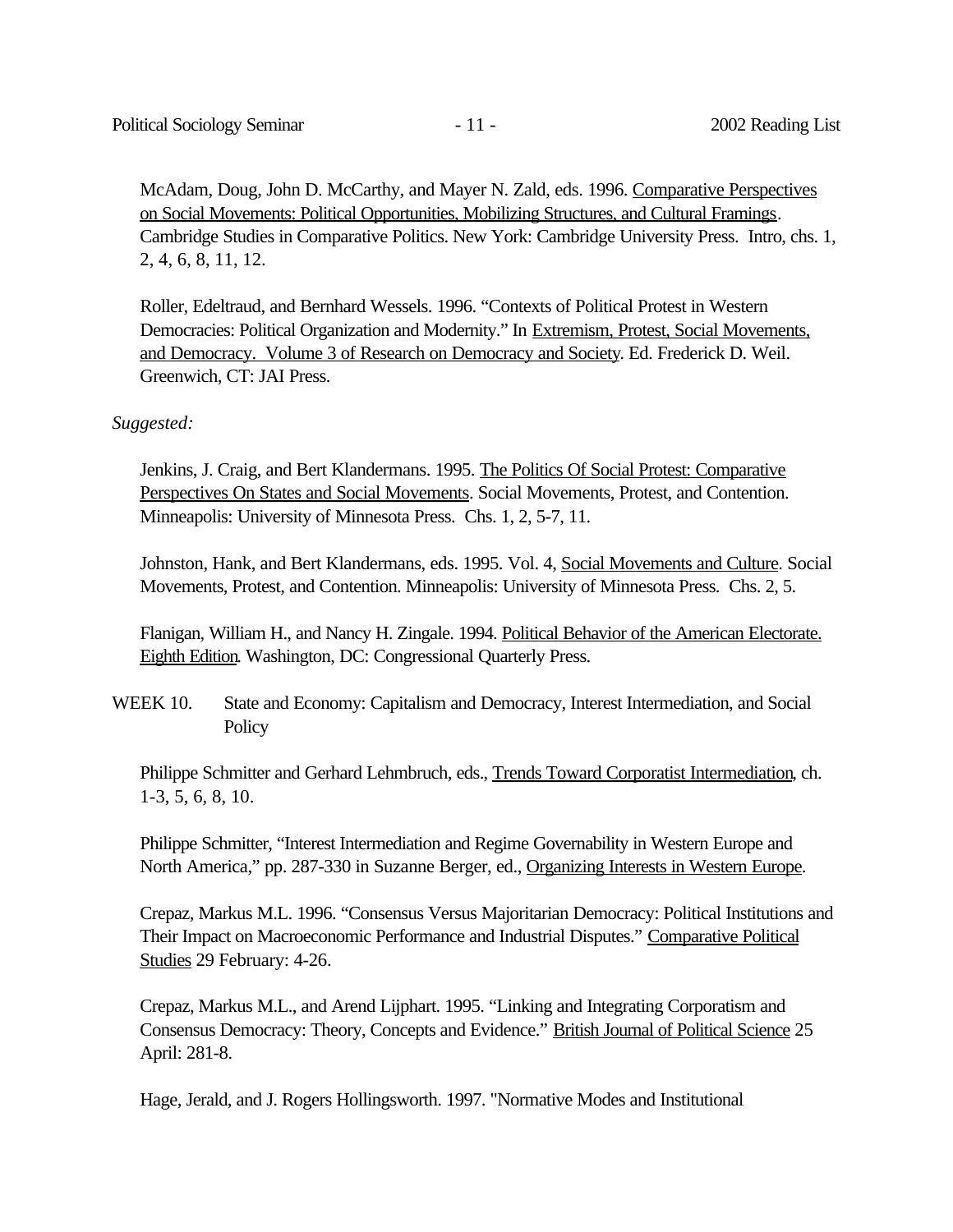Arrangements: Explaining the Choice of Business System." Talk delivered to the Sociology Department, Louisiana State University, Baton Rouge.

Skocpol, Theda. 1995. Social Policy in the United States: Future Possibilities in Historical Perspective. Princeton, New Jersey: Princeton University Press. Introduction and ch. 1; skim other chapters of interest.

Esping-Andersen, Gøsta. 1990. *The Three Worlds of Welfare Capitalism*. Princeton, N.J.: Princeton University Press.

## *Suggested:*

Gerhard Lehmbruch and Philippe Schmitter, eds., Patterns of Corporatist Policy-Making, ch. 9; skim ch. 7.

Peter Gerlich, Edgar Grande, and Wolfgang C. Müller. 1988. "Corporatism in Crisis: Stability and Change of Social Partnership in Austria." Political Studies 36:209-223.

Weir, Margaret, Ann Shola Orloff, and Theda Skocpol, eds. 1988. The Politics of Social Policy in the United States. Princeton: Princeton University Press.

Huber, Evelyne and John D. Stephens. 2001. *Development and Crisis of the Welfare State: Parties and Policies in Global Markets*. Chicago: University of Chicago Press.

Iversen, Torben and Thomas R. Cusack. 2000. "The Causes of Welfare State Expansion: Deindustrialization or Globalization?" *World Politics* 52:313-49.

WEEK 11. Legitimation and Alienation

Jürgen Habermas, Legitimation Crisis, pp. 1-50.

Seymour Martin Lipset and William Schneider, The Confidence Gap: Business, Labor, and Government in the Public Mind, ch. 1, 4, 12; and "The Confidence Gap During the Reagan Years, 1981-87," in the Political Science Quarterly.

Klingemann, Hans Dieter, and Dieter Fuchs, eds. 1995. Vol. 1, Citizens and the State. Beliefs in Government. New York: Oxford University Press. Chs. 1, 9-14.

Fuchs, Dieter, and Edeltraud Roller. 1994. Cultural Conditions of the Transformation to Liberal Democracies in Central and Eastern Europe. WZB Discussion Paper FS III 94-202. Berlin: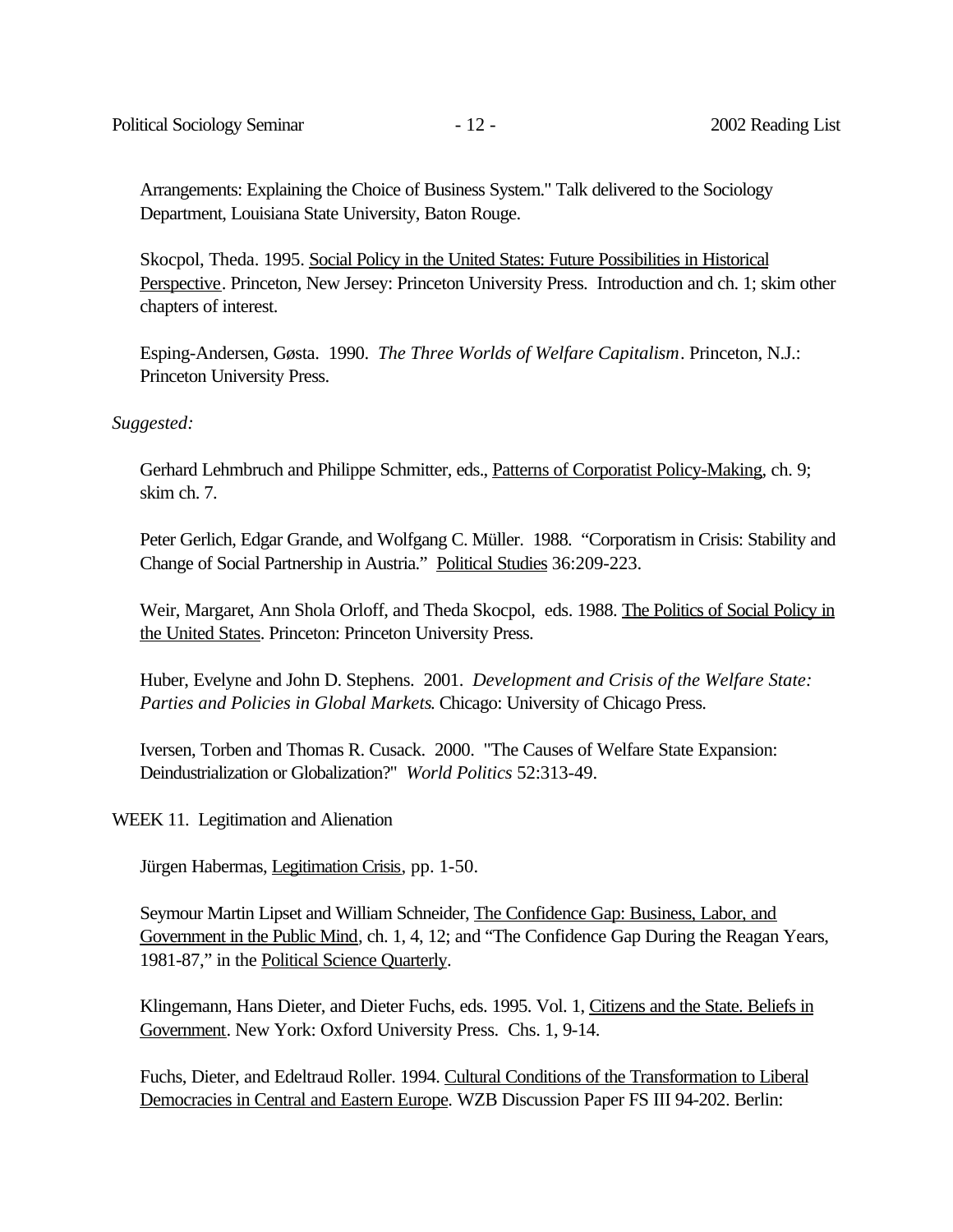Wissenschaftszentrum Berlin.

Evans, Geoffrey, and Stephen Whitefield. 1995. "The Politics and Economics of Democratic Commitment: Support for Democracy in Transitional Societies." British Journal of Political Science 25(October): 485-514.

Putnam, Robert D. 1997. "Democracy in America at Century's End." Pages 27-70 in Democracy's Victory and Crisis. Ed. Axel Hadenius. Cambridge: Cambridge University Press.

Frederick D. Weil. 1989. "The Sources and Structure of Legitimation in Western Democracies: A Consolidated Model Tested with Time-Series Data in Six Countries since World War II." American Sociological Review 54, 5:682-706.

*Suggested:*

Seymour Martin Lipset, Political Man, Second Edition, ch. 2-3, and pp. 469-76.

Michel Crozier, et al., The Crisis of Democracy, ch. 1-3, 5.

Daniel Bell, The Cultural Contradictions of Capitalism, ch. 6.

Morris Janowitz, The Last Half-Century, ch. 4-5.

Juan J. Linz. 1988. "Legitimacy of Democracy and the Socioeconomic System in Western Democracies." Pp. 65-113 in Mattei Dogan, ed., Comparing Pluralist Democracies: Strains on Legitimacy. Westview. Boulder.

Kaase, Max, and Kenneth Newton. 1995. Vol. 5, Beliefs in Government. Beliefs in Government. New York: Oxford University Press.

McDonough, Peter. 1995. "Identities, Ideologies, and Interests: Democratization and the Culture of Mass Politics in Spain and Eastern Europe." Journal of Politics 57(3): 649-. (Have 1992 MSS and 1992 APSA paper with Barnes.)

Rose, Richard. 1995. "Dynamics of Democratic Regimes." Pages 67-92 in Governing the New Europe. Ed. Jack Hayward and Edward Page. Durham: Duke University Press.

Bok, Derek C. 1998. *The State of the Nation: Government and the Quest for a Better Society*. Cambridge, MA: Harvard University Press.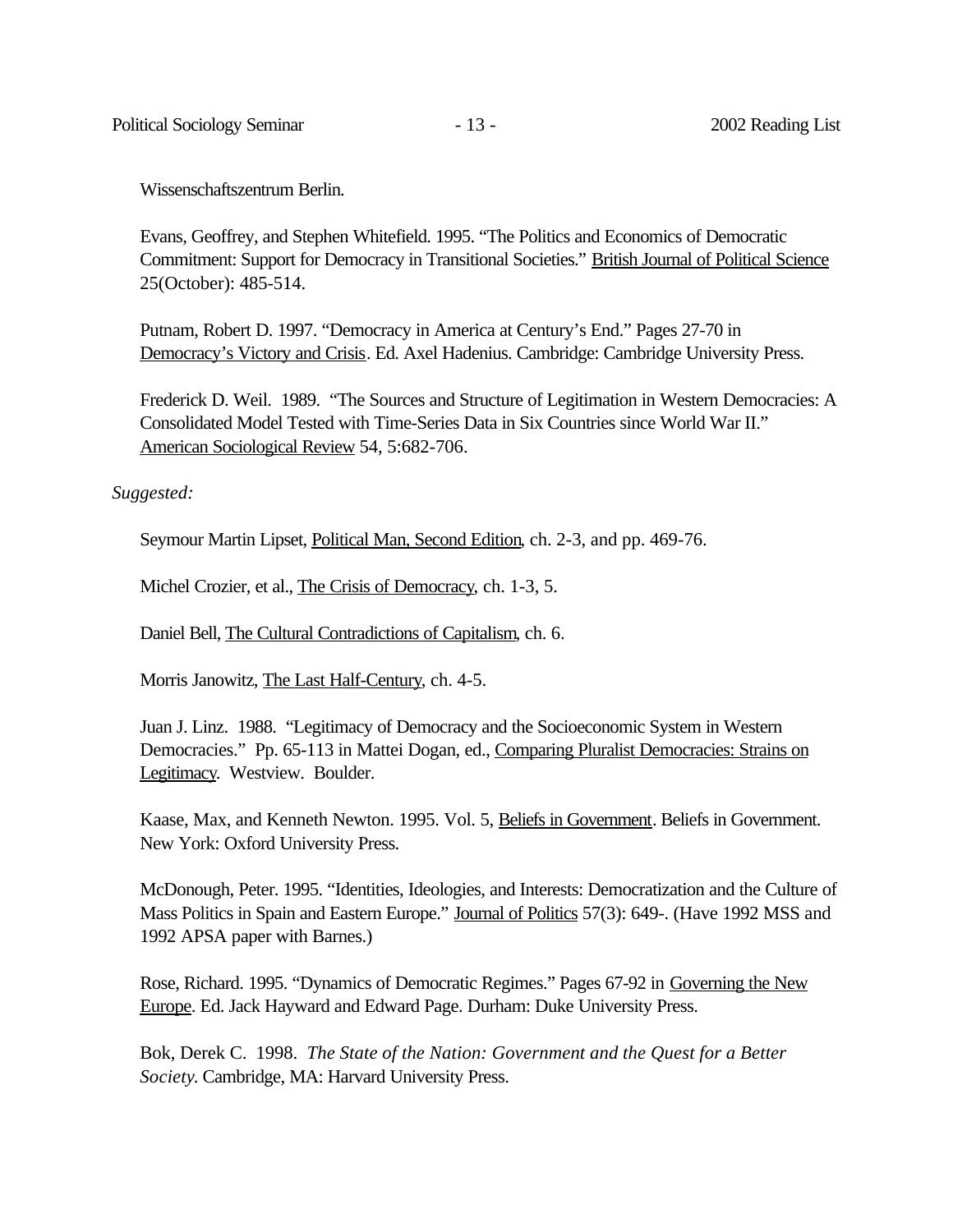#### WEEK 12. Political Extremism

Kitschelt, Herbert, and Anthony J. Mcgann. 1995. The Radical Right in Western Europe: A Comparative Analysis. Ann Arbor: University of Michigan Press.

Falter, Jürgen W., and Markus Klein. 1996. "The Mass Basis of the Extreme Right in Europe in a Comparative Perspective." In Extremism, Protest, Social Movements, and Democracy. Volume 3 of Research on Democracy and Society. Ed. Frederick D. Weil. Greenwich, CT: JAI Press.

Seymour Martin Lipset and Earl Raab, The Politics of Unreason, ch. 12; skim ch. 11.

Gino Germani, Authoritarianism, Fascism, and National Populism, ch. 1-4 (skim).

Frederick Weil. "Political Extremism and Democratic Values in Germany since Reunification," draft; "Ethnic Intolerance, Extremism and Democratic Attitudes in Germany since Unification," pp. 110-40 in Antisemitism and Xenophobia in Germany after Unification, edited by Hermann Kurthen, Werner Bergmann and Rainer Erb, New York: Oxford University Press, 1997.

## *Suggested:*

Betz, Hans-Georg. 1994. Radical Right-Wing Populism in Western Europe. New York: St. Martin's Press, pp. 1-41, 59-109, 141-189.

Susan Howell and Lyle Downing, "David Duke: Democracy Under Stress in Louisiana," Michael Minkenberg, "The Far Right in Unified Germany," and Nonna Mayer. "The National Front Vote and Right-Wing Extremism (1988-1995)," all in Extremism, Protest, Social Movements, and Democracy. Volume 3 of Research on Democracy and Society, ed. Frederick Weil. Greenwich, CT: JAI Press, 1996..

WEEK 13. Breakdowns and Revolutions

Juan J. Linz, The Breakdown of Democratic Regimes: Crisis, Breakdown, and Reequilibration.

Juan J. Linz and Alfred Stepan, eds., The Breakdown of Democratic Regimes, "Europe" ch. 1, 2, 5.

Zimmermann, Ekkart and Thomas Saalfeld. 1988. "Economic and Political Reactions to the World Economic Crisis of the 1930s in Six European Countries." International Studies Quarterly 32:305-334.